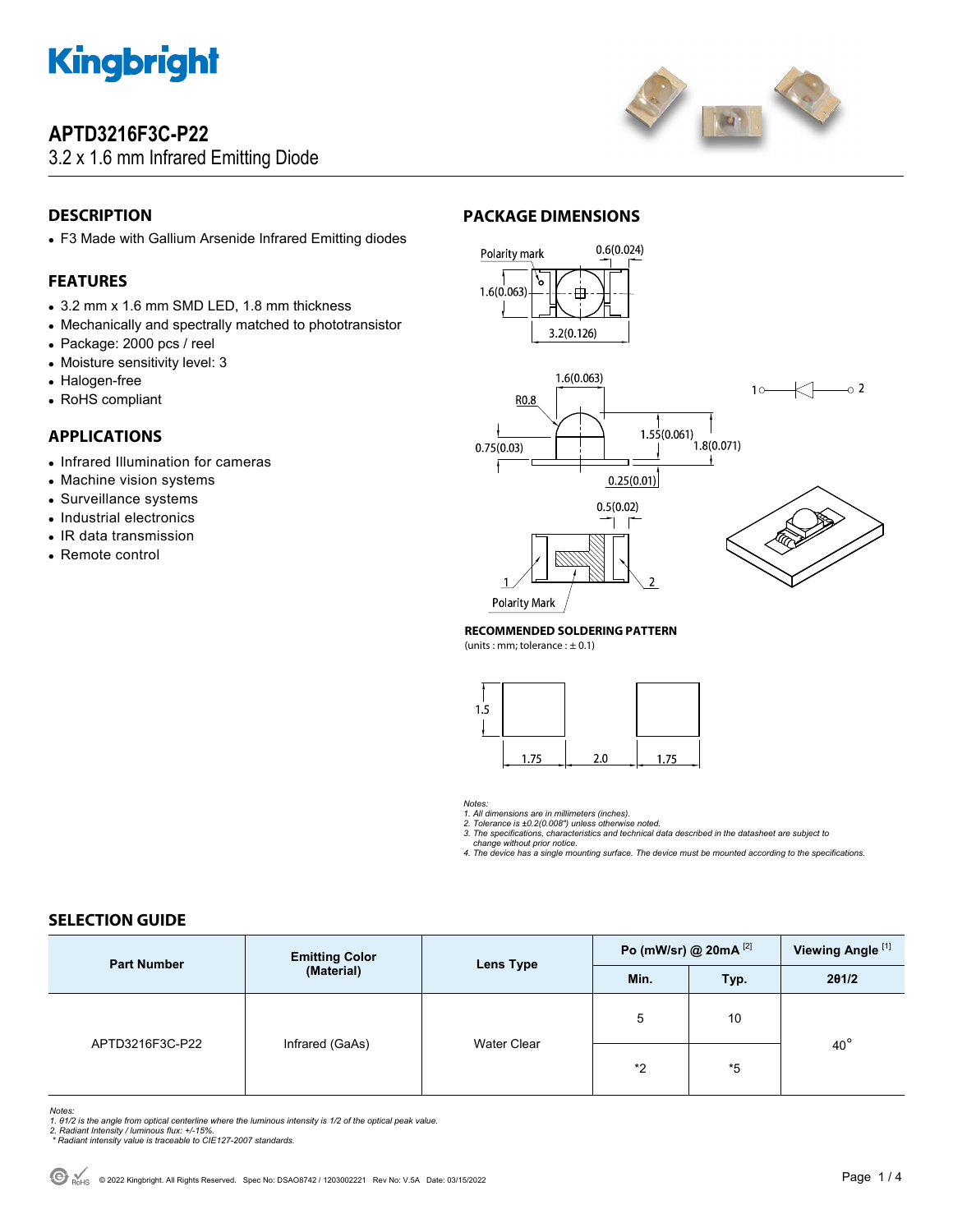# **Kingbright**

#### **ELECTRICAL / OPTICAL CHARACTERISTICS at T<sub>A</sub>=25°C**

| <b>Parameter</b>                                                                                               |                      |                                       | Value                        |                          | <b>Unit</b>           |
|----------------------------------------------------------------------------------------------------------------|----------------------|---------------------------------------|------------------------------|--------------------------|-----------------------|
|                                                                                                                | Symbol               | <b>Emitting Color</b><br>Typ.<br>Max. |                              |                          |                       |
| Wavelength at Peak Emission $I_F$ = 20mA                                                                       | $\lambda_{\rm peak}$ | Infrared                              | 940                          | $\overline{\phantom{a}}$ | nm                    |
| Spectral Bandwidth at 50% Φ REL MAX<br>$I_F = 20mA$                                                            | Δλ                   | Infrared                              | 50                           | $\overline{\phantom{a}}$ | nm                    |
| Capacitance                                                                                                    | C                    | Infrared                              | 90                           | $\overline{\phantom{a}}$ | pF                    |
| Forward Voltage $I_F$ = 20mA                                                                                   | $V_F$ <sup>[1]</sup> | Infrared                              | 1.2                          | 1.6                      | $\vee$                |
| Reverse Current ( $V_R$ = 5V)                                                                                  | ΙR                   | Infrared                              | $\qquad \qquad \blacksquare$ | 10                       | μA                    |
| Temperature Coefficient of Wavelength<br>$I_F$ = 20mA, -10°C $\leq T \leq 85$ °C                               | $TC_{\lambda}$       | Infrared                              | 0.3                          |                          | $nm$ <sup>o</sup> $C$ |
| Temperature Coefficient of $V_F$<br>$I_F = 20 \text{mA}, -10^{\circ} \text{C} \leq T \leq 85^{\circ} \text{C}$ | $TC_{V}$             | Infrared                              | $-1.2$                       | $\overline{\phantom{a}}$ | $mV$ <sup>o</sup> $C$ |

*Notes:* 

1. Forward voltage: ±0.1V.<br>2. Wavelength value is traceable to CIE127-2007 standards.<br>3. Excess driving current and / or operating temperature higher than recommended conditions may result in severe light degradation or pr

| <b>Parameter</b>                             | Symbol               | Value          | <b>Unit</b>   |
|----------------------------------------------|----------------------|----------------|---------------|
| Power Dissipation                            | $P_D$                | 90             | mW            |
| Reverse Voltage                              | $V_{R}$              | 5              | V             |
| Junction Temperature                         | $T_j$                | 115            | $^{\circ}C$   |
| <b>Operating Temperature</b>                 | $T_{op}$             | $-40$ to $+85$ | $^{\circ}C$   |
| Storage Temperature                          | $T_{\text{stg}}$     | $-40$ to $+85$ | $^{\circ}C$   |
| <b>DC Forward Current</b>                    | IF.                  | 50             | mA            |
| <b>Peak Forward Current</b>                  | $I_{FM}$ [1]         | 1200           | mA            |
| Electrostatic Discharge Threshold (HBM)      |                      | 8000           | $\vee$        |
| Thermal Resistance (Junction / Ambient)      | $R_{th}$ JA $^{[2]}$ | 710            | $\degree$ C/W |
| Thermal Resistance (Junction / Solder point) | $R_{th}$ JS $^{[2]}$ | 580            | $\degree$ C/W |

#### **ABSOLUTE MAXIMUM RATINGS at T<sub>A</sub>=25°C**

Notes:<br>1. 1/100 Duty Cycle, 10µs Pulse Width.<br>2. R<sub>th JA</sub> ,R<sub>th JS</sub> Results from mounting on PC board FR4 (pad size ≥ 16 mm<sup>2</sup> per pad).<br>3. Relative humidity levels maintained between 40% and 60% in production area are re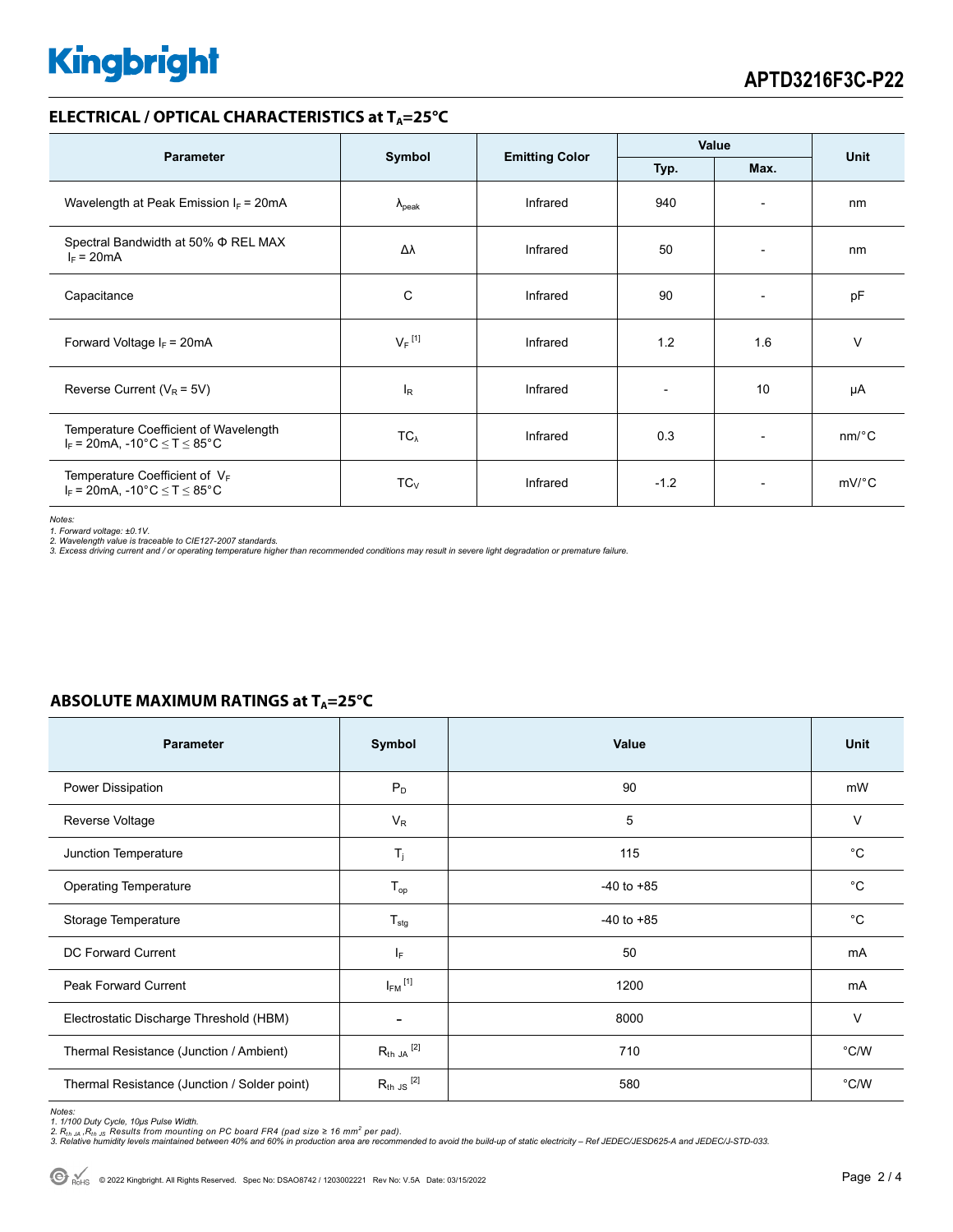# **Kingbright**

#### **TECHNICAL DATA**





F3

#### **SPATIAL DISTRIBUTION**



#### **INFRARED**





#### **Radiant Intensity vs. Ambient Temperature**



#### **REFLOW SOLDERING PROFILE for LEAD-FREE SMD PROCESS**



- 
- 
- Notes:<br>1. Don't cause stress to the LEDs while it is exposed to high temperature.<br>2. The maximum number of reflow soldering passes is 2 times.<br>3. Reflow soldering is recommended. Other soldering methods are not recommended

#### **TAPE SPECIFICATIONS** (units : mm)



#### **REEL DIMENSION** (units : mm)